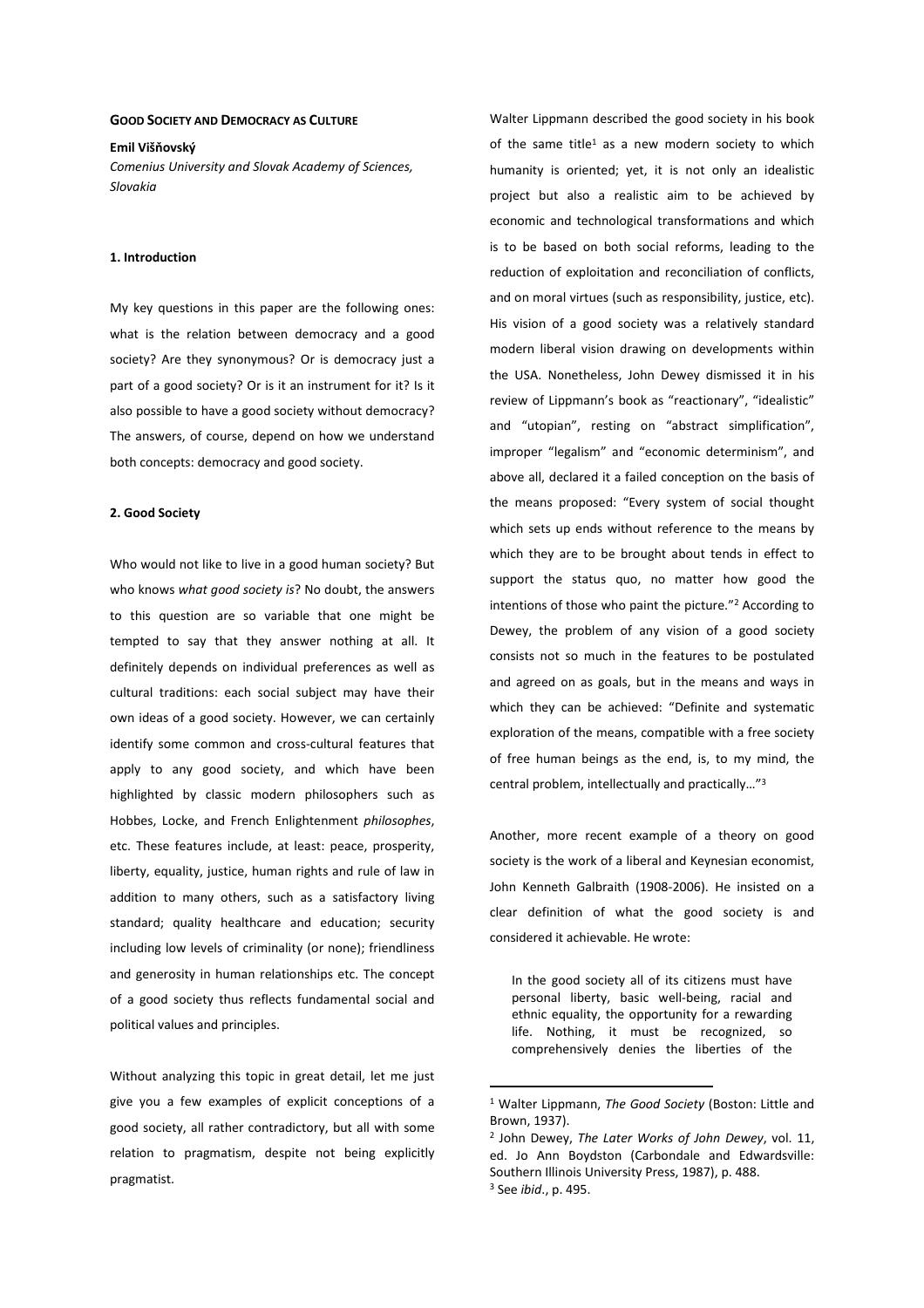individual as a total *absence of money*…nothing so inspires socially useful effort as the prospect of pecuniary reward, both for what it procures and not rarely for the pleasure of pure possession it accords. This too the good society must acknowledge; these motivations are controlling.<sup>4</sup>

Therefore, according to Galbraith,

[T]he essence of the good society can be easily stated. It is that every member, regardless of gender, race or ethnic origin, should have *access to a rewarding life*…There must be economic opportunity for all… No one, from accident of birth or economic circumstance, may be denied these things; if they are not available from parent or family, society must provide effective forms of care and guidance.<sup>5</sup>

For him it is clear that: "The role of economics in the good society is basic; economic determinism is a relentless force. The economic system in the good society must work well and for everyone. Only then will opportunity match aspiration, either great or small."<sup>6</sup>

The communitarian sociologist Amitai Etzioni has dealt with the issue of a good society in a number of his works and provides perhaps the richest vision to date. He grounds his understanding of a good society in the concept of community (but completely ignores Dewey and pragmatism), and thus according to him,

[O]ne attribute of a good society is that it is one in which strong communal bonds are balanced by powerful protections of self. Such a society is not simply communal, but also firmly upholds both social ties and autonomy, social order and liberty.

And: "A good society, it follows, is one that keeps conflicts within the bounds of shared bonds and culture." In his search for the common good, Etzioni provides a number of signs of a good society such as the reduction of "inequality to a larger extent"; governance

 $\overline{a}$ 

100

"not merely by contracts, voluntary arrangements, and laws freely enacted, but also by a thick layer of mores that are in turn derived from values"; bearing "heavily on such moral dialogues to determine the values that will constitute the shared cultures"; regulation "by reliance on the moral voice rather than on the law, and the scope of the law itself must be limited largely to that which is supported by the moral voice." Again, "the good society is defined as one that balances two values, social order and autonomy, rather than maximizing one."<sup>7</sup>

However, Etzioni, strangely enough, rarely mentions democracy as a dimension of a good society, and even criticizes the liberal idea of civil society as not being a good society. He argues:

The civil society rests on classical liberalism and its contemporary offshoots. Given that this philosophy seeks to rely on each person to define the good rather than the society, liberalism seeks to leave value decisions as much as possible in the private realm, keeping the public realm thin and procedural and hence of very limited substantive normative moral content.

According to Etzioni,

The good society builds on communitarian philosophy. It assumes social definitions of the good, and that a well functioning society, let alone a good one, requires a core of substantive (rather than merely procedural) shared values which in part define not only public but also private proper behavior. To transmit these values from generation to generation, the good society heavily relies on the family, schools, and the community (including its places of worship and civic associations).<sup>8</sup>

He further claims:

 $\overline{a}$ 

We aspire to a society that is not merely civil but is good. A good society is one in which people

<sup>4</sup> John Kenneth Galbraith, *The Good Society: The Humane Agenda* (Boston: Houghton-Mifflin, 1996), p. 4. 5 *Ibid*., p. 23.

<sup>6</sup> *Ibid*., p. 24.

<sup>7</sup> Amitai Etzioni, "The Good Society." *Seattle Journal of Social Justice, v*ol. 1, issue 1 (Spring/Summer 2002), pp. 83-96.

<sup>&</sup>lt;sup>8</sup> Amitai Etzioni, "Law in Civil Society, Good Society, and the Prescriptive State," *Chicago Kent Law Review*, vol. 75, no. 2 (2000), pp. 355-377.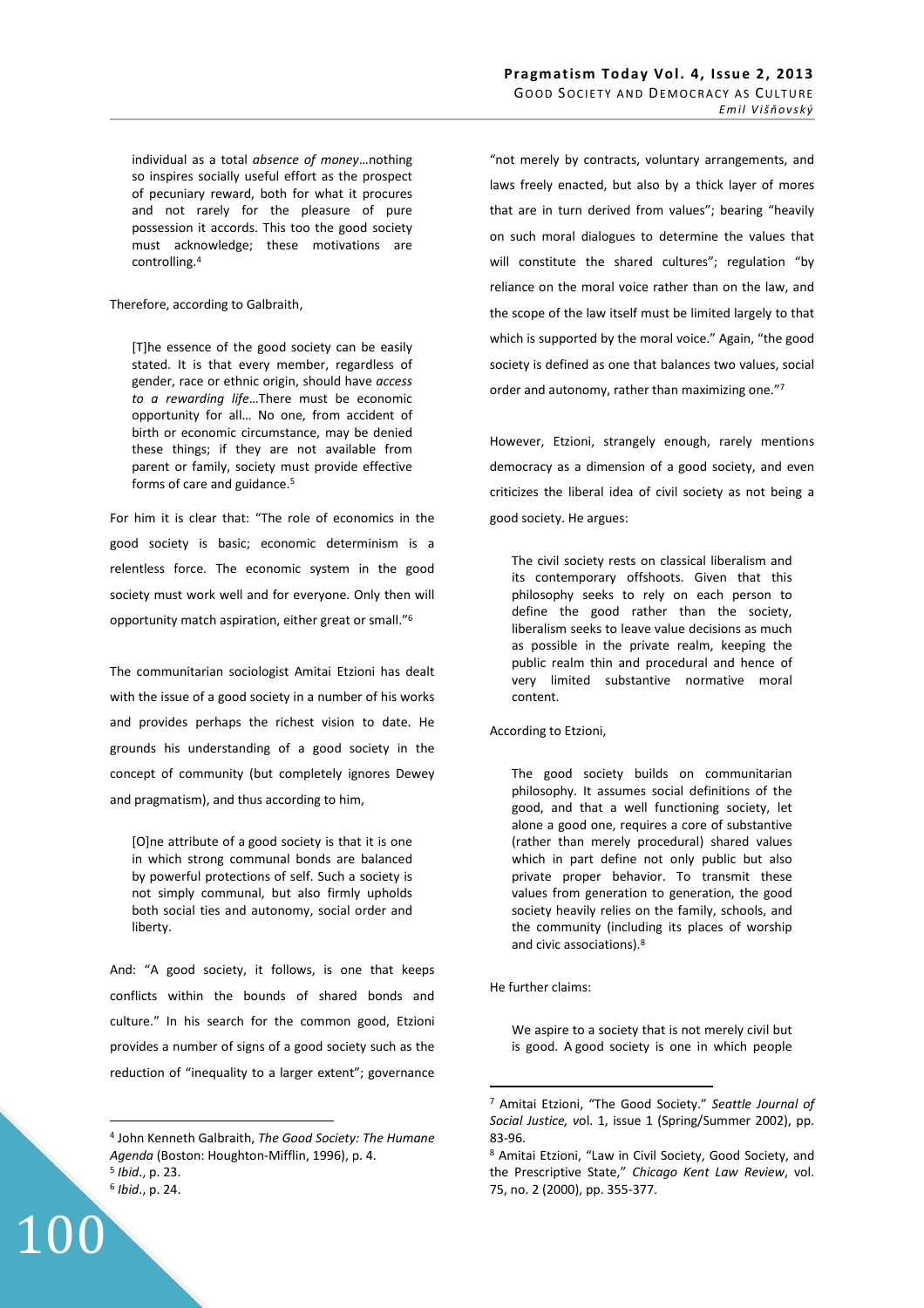treat one another as ends in themselves and not merely as instruments; as whole persons rather than as fragments; as members of a community, bonded by ties of affection and commitment, rather than only as employees, traders, consumers or even as fellow citizens.<sup>9</sup>

For Etzioni, "The good society is an ideal. While we may never quite reach it, it guides our endeavours and we measure our progress by it".<sup>10</sup> He suggests many more trends and provides greater detail of this ideal within the framework of the "third way" between capitalism and socialism (e. g. mutuality of social services; new orientations in education, partnerships, disarmament of population; diversity of cultures; spiritual pursuits, and the like).

A different conception of a good society with explicit inclusion of civil society and democracy, drawing substantially on Dewey, has been proposed by sociologist Robert Bellah and his fellow academics.<sup>11</sup> From their perspective on institutions, they cannot imagine how democracy and citizen participation could be eliminated from the concept of a good society. Despite the fact that they outline some of its features, their standpoint is that "there is no pattern of a good society that we or anyone else can simply discern and then expect people to conform to it". It is central to their "very notion of a good society that it is an open quest, actively involving all its members."<sup>12</sup> These authors are well aware that democracy itself is "an ongoing moral quest, not an end state" and with reference to the democratic transformation in former Czechoslovakia they rightly expect "a long process of institutionalizing democratic participation."<sup>13</sup> They think of a good society much in terms of Dewey's concept of "great community" and apply his idea of creative democracy to the creation

9 Amitai Etzioni, *The Third Way to a Good Society,* (London: Demos, 2000), p. 11.

 $\overline{a}$ 

<sup>11</sup> See Robert Bellah et al., *The Good Society,* (New York: Vintage Books, 1992).

of democratic institutions whose purpose is to enable intelligent public opinion and the responsible social participation of all citizens.<sup>14</sup> There is an organic relationship between active citizenship and the reshaping of institutions.<sup>15</sup> In pursuit of a good society, they also call for a reshaping of democracy in theory and practice, based on the Deweyan conception of politics and a renewed public. Democratic citizenship for these authors is active democratic participation in all spheres of public life and democracy for them is "paying attention" to all the important things in life that matter, that is to the self-cultivation of all citizens.16 A valuebased approach, recognizing that "money and power are necessary as means, but they are not the proper measures of a good society"<sup>17</sup> is also essential in their approach to democracy. Such values as cooperation, responsibility and trust are both the values of democracy as well as the vehicles of a good society. As to the meaning of a good society itself, it is "to sustain a good life on this planet for ourselves and the generations to come."<sup>18</sup>

That it is hard to find any consensus amongst the theoreticians of a good society is clear from my last two examples.

One approach is exclusively positive and it sees a good society mostly as a "harmonious" society whatever its characteristics may be. For instance, a good society is a society, where neither institutions nor people humiliate one another; it is a society based on the premise that human nature finds its key expression in *work*; and a society that does not lose its sense of shame at the wrongs it commits is a society that may also be called a "decent society".<sup>19</sup>

 $\overline{a}$ 

- <sup>18</sup> *Ibid.*, p. 9.
- <sup>19</sup> Avishai Margalit, *The Decent Society* (Cambridge, MA: Harvard University Press, 1996).

101

<sup>10</sup> *Ibid.*, p. 13.

<sup>12</sup> *Ibid.*, p. 9.

<sup>13</sup> *Ibid.*, p. 20.

<sup>14</sup> Cf. *ibid.*, p. 13.

<sup>15</sup> Cf. *ibid.*, p. 107.

<sup>16</sup> Cf. *ibid.*, p. 254.

<sup>17</sup> *Ibid.*, p. 272.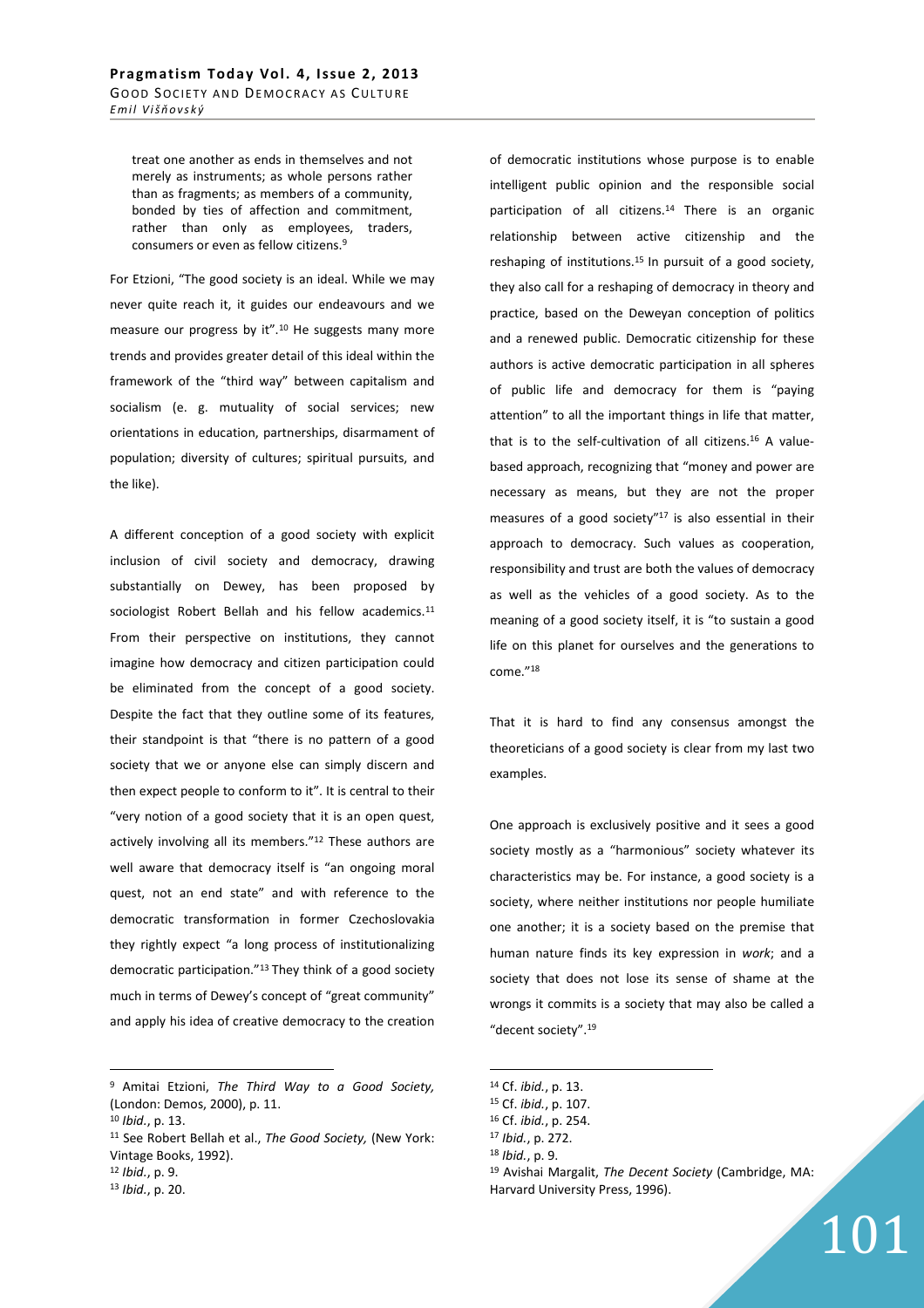On the other hand, does it mean that contradictions, controversies, conflicts, various kinds of struggle and power games should be eliminated from any type of a good society? The well-known post-Marxist Chantal Mouffe poses the question as follows:

What is a 'good society'? Is it a society pacified and harmonious where basic disagreements have been overcome and where an overlapping consensus has been established about a single interpretation of common values? Or is it a society with a vibrant public sphere where many conflicting views can be expressed and where there is the possibility to choose among legitimate alternative projects? I want to argue in favor of this second view because I am convinced that, contrary to what is usually taken for granted today, it is a mistake to believe that a 'good society' is one where antagonisms have been eradicated and where the adversarial model of politics has become obsolete.<sup>20</sup>

This is the claim that Mouffe espouses particularly in her conception of democracy which she calls "agonistic pluralism". She considers the dominant liberal model of democracy to be impotent in understanding the nature of dissensus and antagonism, which are linked to the ways in which power operates in a democratic society. Since this can by no means be eliminated, it means

[T]hat the democratic society cannot be conceived any more as a society that would have realized the dream of a perfect harmony or transparency. Its democratic character can only be given by the fact that no limited social actor can attribute to oneself the representation of the totality and claim in that way to have the 'mastery' of the foundation.<sup>21</sup>

The substance of this is that power relations are constitutive of society, so "the main question of democratic politics is not how to eliminate power but how to constitute forms of power that are compatible with democratic values."<sup>22</sup> She has proposed (along with

<sup>22</sup> *Ibid.*

 $\overline{a}$ 

102

Ernesto Laclau) an alternative conception of democracy which does not privilege consensus. The second point that Mouffe considers important in changing current conceptualization of a good society is globalization.

I am sure there are a lot of points in these conceptions with which we, pragmatists, can agree. But we should develop our own specific pragmatist conception of a good society (and of a good human life). It can also be shown that: 1. To contrast civil society with good society is a mistake since civil society is part of a good society; 2. There is an alternative conception of a civil society to the liberal one denounced by Etzioni, that is the pragmatist conception; 3. Pragmatism is the middle ground between the unhelpful controversy between liberalism and communitarianism. 4. Pragmatism includes, but should further develop, a contemporary conception of social conflicts;<sup>23</sup> 5. Pragmatism includes, but should further develop, a contemporary conception of social and political power.<sup>24</sup>

## **3. Models of Democracy**

 $\overline{a}$ 

Democracy is not a final goal – democracy, no matter how important it may be, is just an instrument used to achieve a substantial goal, which is the good society.

So, I began with the concept of a good society because I do not think that it makes sense to think of democracy in contexts other than this, and there are few today who would disagree with the claim that a good society is a democratic society, and *vice versa*: a democratic society is a good society. Setting apart all other conceptions that might consider a non-democratic or even antidemocratic society as a good society we may also pose the question: *What is a democratic society?* Again, although we may find some general features that might

<sup>20</sup> Chantal Mouffe, "Pluralism, Dissensus and Democratic Citizenship", in Fred Inglis, ed.: *Education and the Good Society* (Basingstoke: Palgrave Macmillan, 2004), p. 42. <sup>21</sup> *Ibid.*, p. 44.

<sup>23</sup> See e. g. William R. Caspary, *Dewey and Democracy* (Ithaca and London: Cornell University Press, 2000). <sup>24</sup> See e. g. Melvin R. Rogers, *The Undiscovered Dewey* (New York: Columbia University Press, 2009).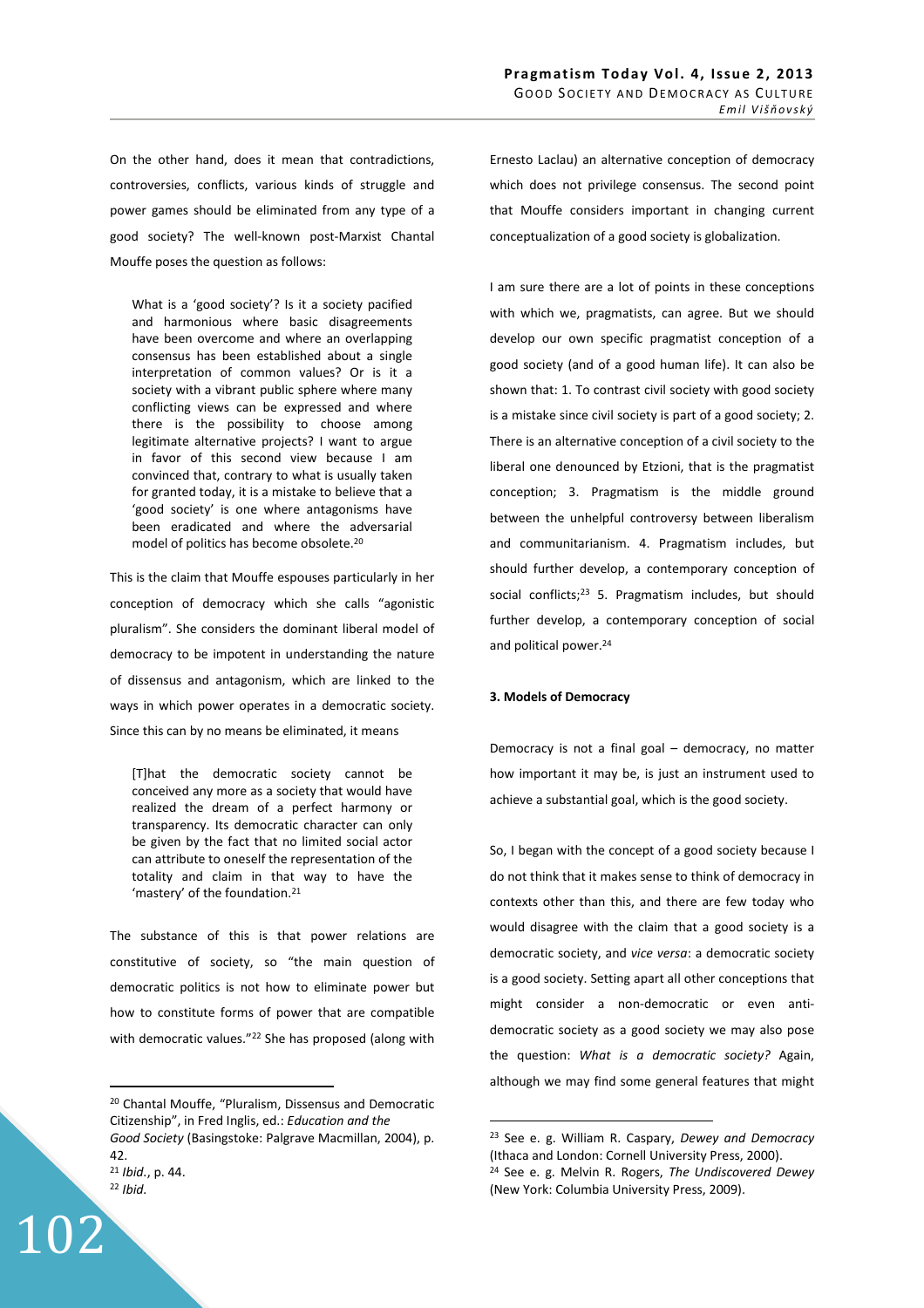be present in all democratic societies of any kind, such as elections and voting at the very least, this question is not as trivial at it may seem. The reason is this: *there is not just one model of democracy and there never has been*. Democracy, apart from being both a celebrated as well as a contested concept, is also a *pluralistic* concept, which, seen from the pragmatist point of view, is a good thing. That is, democracy is a "democratic" concept and should be taken as such, that is, understood "democratically". However, this is not so simple, for at least one reason: there are those who think and insist that their conception of democracy is the one and only "true" democracy". Let us call them "democratic essentialists", who pretend to have the privilege of having grasped the nature of democracy as such once and for all.

If we look at the history of the idea and practice of democracy, we shall see that there is no such thing as the essence of democracy. David Held, one of the leading scholars in the field, distinguishes several models of democracy, which are basically the following three models: 1. Classical ancient; 2. Modern European; 3. Modern American. These basic models can be further broken down into sub-models, but this does not change the kernel of the matter.<sup>25</sup> What is important to understand is that it is *not enough to profess democracy as such*; it is the model or type of democracy that we are professing that matters. There are "internal" controversies among democrats themselves as to which model or type of democracy is better, more appropriate, most efficient, etc.

## **4. Democracy as a Matter of Culture**

 $\overline{a}$ 

Democracy, whatever it is, be it a way of government or a way of life (which should neither be taken apart, nor put in opposition to one another), is a matter of culture. There is no democracy that exists separately from a particular culture (I mean mostly ethnic, national, local culture; the issue of a global or "Western" culture is different but it also applies here – we may speak, for instance, of Western culture as traditionally democratic as opposed to other continental cultures). Democracy is and can only refer to the quality of the culture, and in that sense we may perhaps speak of more or less democratic or undemocratic cultures. There is no space for me to describe the features of "democratic culture" in any detail here, I just want to make it clear that democracy is possible only where and when that particular culture has developed in that direction internally with its own values and structures, and naturally demands democracy. Let us label this democracy *"organic democracy"*, one which has matured and reflects the character and level of progress of a particular culture. Of course, there are many organic democratic cultures around the globe, but this does not mean that these cultures, and moreover their democracies, are all the same, of one identical type and model. Nothing like that is the case. Democracy comes in as many colors as human cultures and its universality is on a par with the universality of human culture.

This cultural conception of democracy, according to which democracy is a matter of culture rather than of politics,<sup>26</sup> is encapsulated in the following claim:

Democracy is a tradition. It inculcates certain habits of reasoning, certain attitudes toward deference and authority in political discussion, and love for certain goods and virtues, as well as a disposition to respond to certain types of action, events, or persons with admiration, pity, or horror. This tradition is anything but empty.<sup>27</sup>

Of these important components, let me point to just one: Deweyan habits. Unless the culture produces in its

 $\overline{a}$ 

103

<sup>25</sup> David Held, *Models of Democracy* (Cambridge: Polity, 2006).

<sup>26</sup> See also Sor-hoon Tan and John Whalen-Bridge, eds., *Democracy as Culture* (Albany: SUNY Press, 2008). <sup>27</sup> Jeffrey Stout, *Democracy and Tradition* (Princeton: Princeton University Press, 2004), p. 3.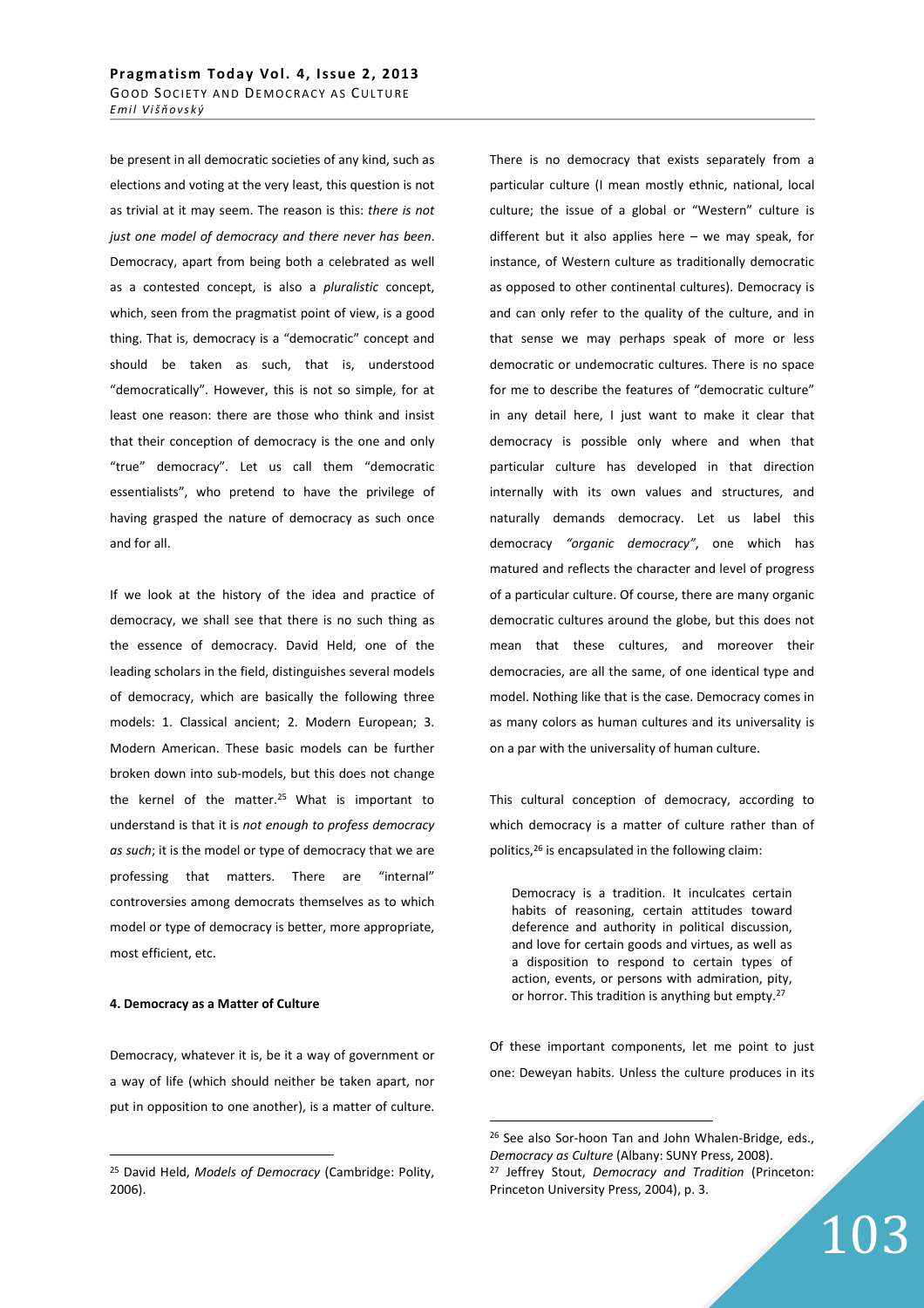members what we would call "democratic habits" of behavior, there is little hope of building and developing democracy. To my understanding, such habits include an open attitude toward others, a natural interest in public issues, etc.

Additionally, we may also speak of democracy as a phenomenon that is "imported" from one culture to another; that is, democracy which is foreign in nature rather than intrinsic and that has to struggle in adapting to the culture. This does not mean that this may be a negative or a pointless process as such, since it has always been the case that cultures interact and influence each other, especially in our contemporary multicultural world. However, this is a much more difficult process than that which has its own domestic cultural roots.

In either case, the fruits of democracy can only be grown in domestic cultural soils. The seeds of democracy must be sown sufficiently deep into the foundations of culture no matter whether planted by national or international agents. But the character of democracy will always reflect and express the specific features of that particular culture. When it comes to the "export" or "import" of democracy, the only way of succeeding is through the mutual interaction of cultures, that is, the acceptance by one culture of another culture along with its model of democracy, which will, nonetheless, have to be adopted and adapted in any case.

Where there is no cultural tradition of democracy, there is no democracy, not even any hope for democracy unless such a cultural tradition is to be established and developed in the long term. *To understand democracy is to understand culture, and to understand culture is to understand the "habits of the heart" of the people*. In particular it means understanding the phenomena of social power and social trust, without which we cannot solve the problem of democracy at all. I do not think that any set of enthusiastic ideas in any of the deepest of democracies can do the job. If democracy is to be real,

104

ideas alone, even when combined with the faith in these ideas, are not sufficient. It is only through understanding culture and the continual organic transformation of culture toward these ideas that may help. Transformation and the formation of everyday "democratic social habits" could be the key.

# **5. Participatory Democracy as the Outcome of American Culture**

Modern western democracy has developed two basic traditions and models – European and American. These are different and this difference should not be neglected. The modern European model has as its dominant sub-model liberal or representative democracy; its accidental and secondary model is socalled "direct democracy".

If we consider Europe historically, then for centuries we have had a prevailing tradition of various kinds of kingdoms with their lords: emperors, czars, kings, princes, dukes, counts, marquises, barons, etc., that is the tradition of authorities with their sovereign, absolute power to whom all other citizens were subjugated. Not only did they obey them, but they also respected and worshipped them as the sponsors of their bare existence and perhaps also of a good society. This is the tradition of monarchy and royalty, aristocracy and nobility (currently there are 13 monarchies in Africa, 14 in Asia, 6 in Oceania, another 17 include the countries of the United Kingdom and Canada and Australia, dozens of others on the sub-national levels with their sultans, emirs and kings as heads of state. There are another 12 in Europe including such important countries as Spain, those in Scandinavia and Benelux, alongside smaller countries such as Andorra, Lichtenstein, Luxembourg and Monaco). Despite the fact that modern political revolutions in the West have sought to limit aristocracies and monarchies in the form of "constitutional monarchies" with their parliamentary systems, that is in the shape of "representative democracy", the overall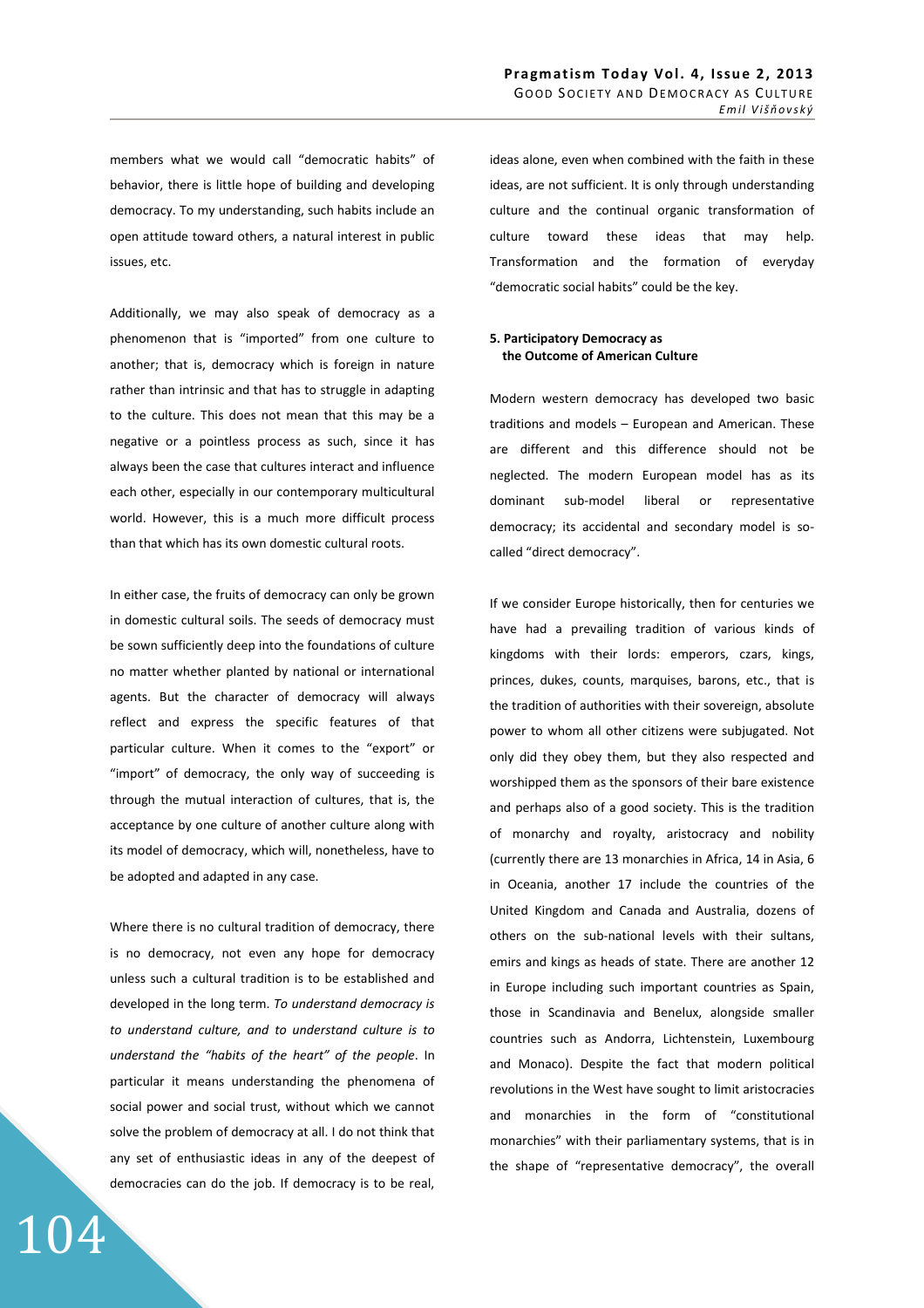culture, spirit and mentality have still maintained the tradition of nobility, tacitly or openly, as something to which people aspire and which attracts them even today. The current forms of this tradition include various privileged social positions with their exclusive rights and prerogatives, titles and benefits, no matter that formally all of this may fall under the umbrella of "democracy" as a form of government (a kind of fake nobility is represented by the so called "celebrities" manufactured by the current media in the services of the financial aristocracy). Formal representative democracy is even compatible with various kinds of autocratic leadership, despotism and dictatorships of which the totalitarian regimes of the 20<sup>th</sup> century serve as clear evidence (the party elite in the USSR and its satellites had adopted the tacit manners of fake nobility or patricians, which were one of the causes of their being overthrown by their fellow plebeians).

Another danger to democracy, apart from various forms of aristocracy ("rule of the best", e. g. in the form of timocracy) is oligarchy ("rule of the few", e. g. in the form of plutocracy, "rule of the wealthy") in the form of different interest groups, financial elites and mafias even on a global scale. So it seems that the obstacles to democracy are extremely deep and broad in scope; one of these, which I wish to highlight here, is what I would call the *"anti-democratic mentality"*, a feature of culture, which consists, to my mind, of the *elitist or antiegalitarian habits of the heart,* as exemplified particularly in the high-headed self-image of oneself (expressed as "I am/we are of some higher value than you/them") resulting in an attitude of dominance toward others and a desire to govern them; or the submissive self-image of oneself (expressed as "I/we are of some lower value than you/them") resulting in a slavish attitude toward others and a desire to serve them. Aristotle and Hobbes (despite their controversies) would simply argue that this mentality is part of human nature, but the Hegelian dialectics of master and slave would again be appropriate here. Even the modern conception of meritocracy ("rule of the most talented") can be doubted from the standpoint of democracy. All these problems, that is, the cultural roots for democracy, social obstacles to democracy, mental dispositions towards democracy, elitism as a psychosocial phenomenon, aristocracy and oligarchy as alternative means of social order, are awaiting further pragmatic analysis.

On the other hand, American democracy, itself a complex phenomenon which includes various features, has come mostly to be associated with "participatory democracy" or with "Deweyan communitarian democracy".<sup>28</sup> It is a particular outcome of American culture, which has not emerged in such a way elsewhere, including Western Europe. Even if American culture is not fully or exclusively participatory, the potential for it to become so is much greater in comparison to other cultures. But this also means that to adopt this model of democracy within a culture that has no such tradition, or a different democratic tradition, may be accomplished basically in two ways: 1. either the domestic culture understands that this type of democracy is a good thing to be had and will start to develop it using its own power; 2. or it will start to be adopted and adapted via the influence of foreign culture, in this case of American culture that has developed participatory democracy to its furthest point (at least in theory due to pragmatism). All those who rely on this second method will have to take into account that this type of democracy will not be accepted unless at least some part of American culture is accepted as well. That is, even if someone understands that the idea of participatory democracy is an American idea, which might have worked on American cultural soil, it is hard to imagine that they will accept this idea unless they have also accepted some features of American culture, e. g. a similar way of life, their domestic culture. Even if there was someone who might accept the idea alone, without the American context,

 $\overline{a}$ 

<sup>28</sup> See Sor-hoon Tan and John Whalen-Bridge, *Democracy as Culture*, p. 15.